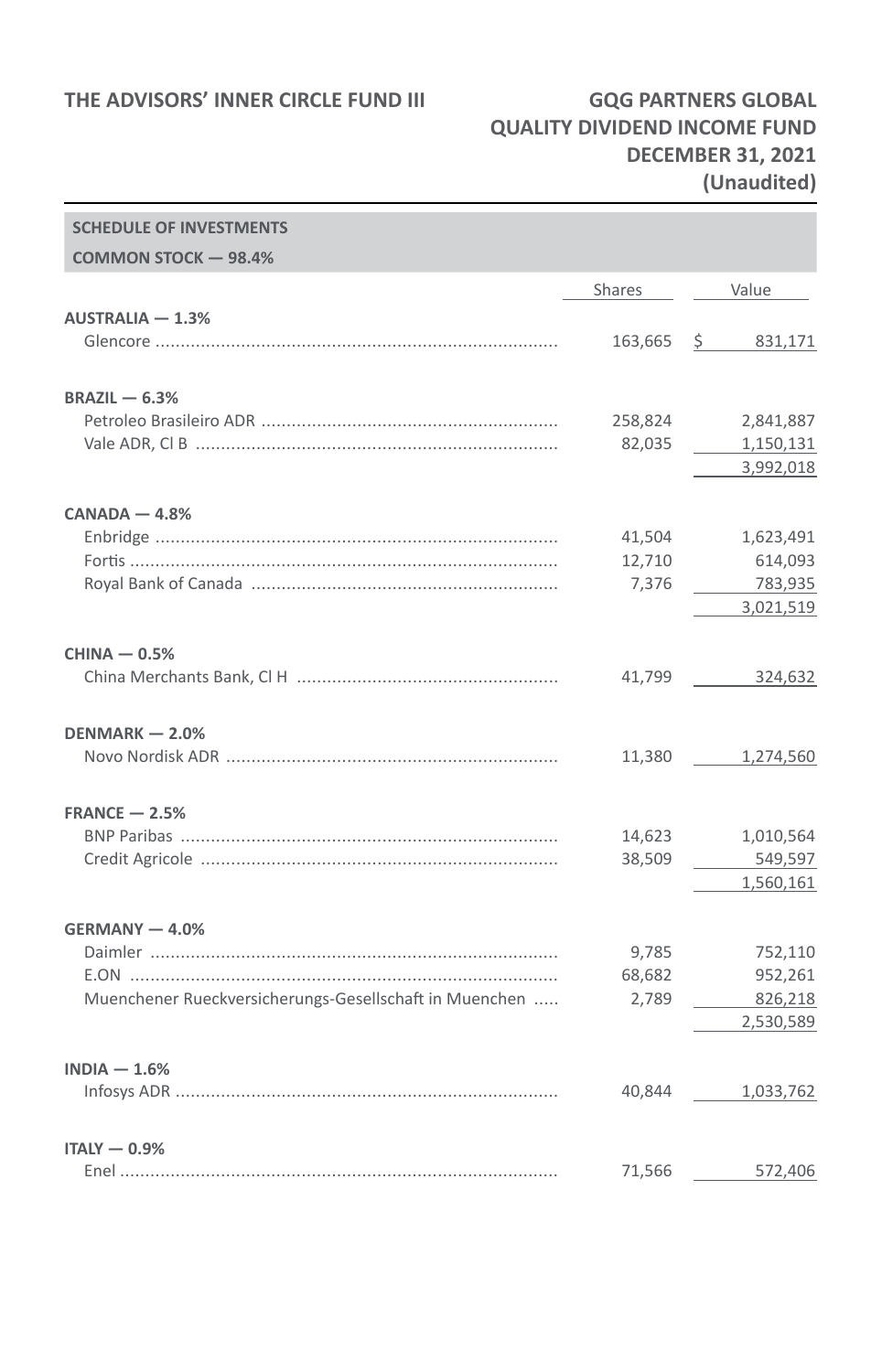# **QUALITY DIVIDEND INCOME FUND DECEMBER 31, 2021 (Unaudited)**

| <b>COMMON STOCK - continued</b> |                  |                        |
|---------------------------------|------------------|------------------------|
|                                 | Shares           | Value                  |
| $JAPAN - 1.4%$                  |                  |                        |
|                                 | 16,083           | \$92,603               |
| LUXEMBOURG - 1.5%               |                  |                        |
|                                 | 29,331           | 933,606                |
| $RUSSIA - 9.8%$                 |                  |                        |
|                                 | 247,916          | 1,134,634              |
|                                 | 10,580           | 950,084                |
|                                 | 3,361            | 1,022,914              |
|                                 | 6,852            | 597,216                |
|                                 | 158,220          | 1,265,444              |
|                                 | 186,509          | 730,109                |
|                                 | 24,792           | 530,571                |
|                                 |                  | 6,230,972              |
| $SINGAPORE - 0.7%$              |                  |                        |
|                                 |                  | 206,373 451,582        |
| $SPAIN - 2.0\%$                 |                  |                        |
|                                 |                  | 217,579 1,290,463      |
| SWEDEN $-0.5%$                  |                  |                        |
|                                 |                  | 16,255 326,357         |
| SWITZERLAND - 2.1%              |                  |                        |
|                                 | 3,254            | 1,352,461              |
| TAIWAN $-4.2%$                  |                  |                        |
|                                 |                  | 22,075 2,655,843       |
| UNITED KINGDOM - 7.9%           |                  |                        |
|                                 |                  |                        |
|                                 | 46,347<br>29,446 | 2,699,713<br>1,101,575 |
|                                 | 86,403           | 1,240,263              |
|                                 |                  | 5,041,551              |
|                                 |                  |                        |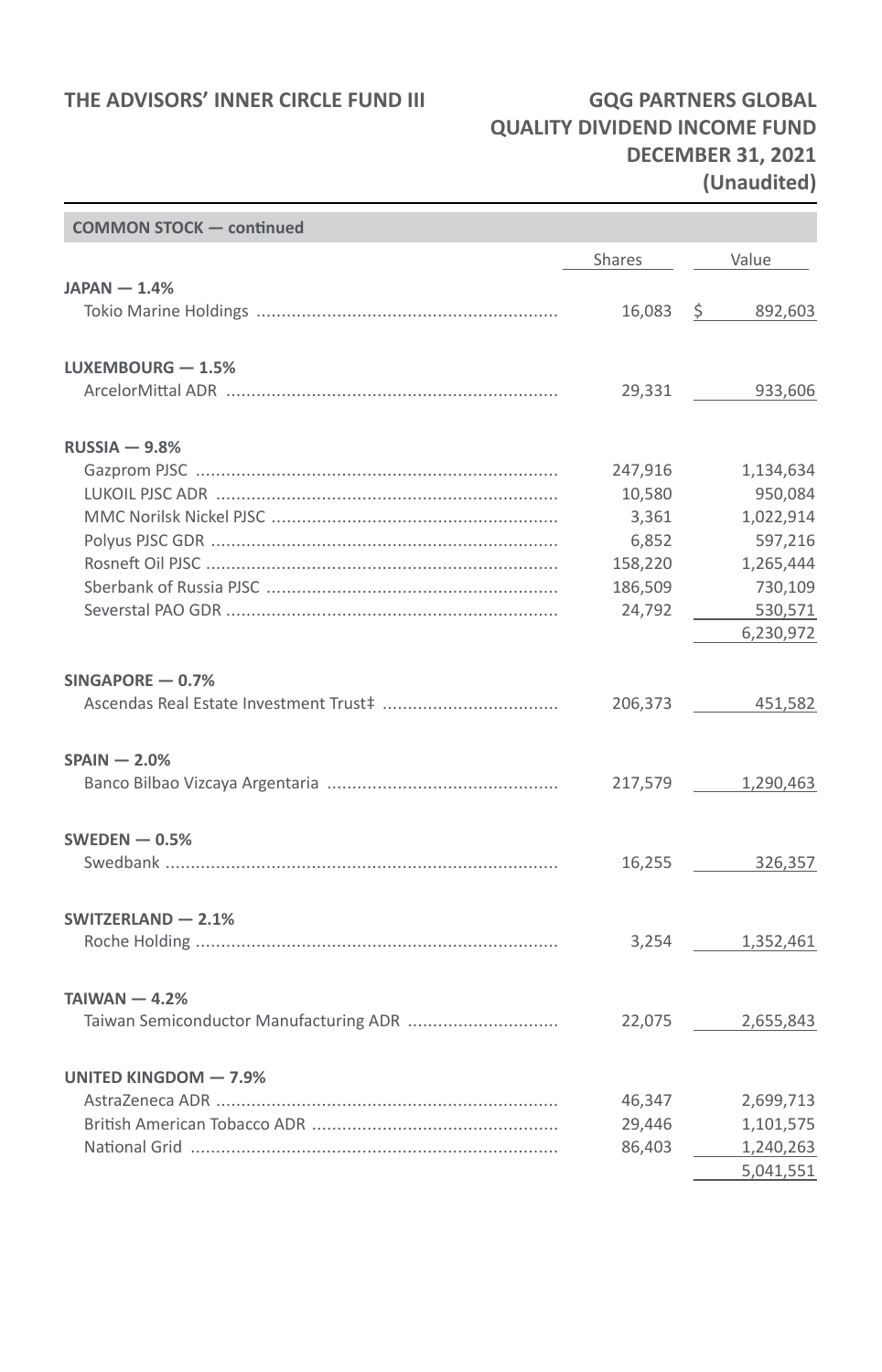## **QUALITY DIVIDEND INCOME FUND DECEMBER 31, 2021 (Unaudited)**

÷

| <b>COMMON STOCK - continued</b> |        |               |
|---------------------------------|--------|---------------|
|                                 | Shares | Value         |
| UNITED STATES - 44.4%           |        |               |
| Communication Services - 0.3%   |        |               |
|                                 | 3,539  | \$<br>178,118 |
| Consumer Staples - 11.5%        |        |               |
|                                 | 13,338 | 632,088       |
|                                 | 6,893  | 1,197,383     |
|                                 | 11,796 | 1,120,620     |
|                                 | 11,799 | 1,930,081     |
|                                 | 16,851 | 2,438,171     |
|                                 |        | 7,318,343     |
| Energy $-8.5%$                  |        |               |
|                                 | 8,482  | 995,362       |
|                                 | 44,234 | 1,948,508     |
|                                 | 39,905 | 2,441,787     |
|                                 |        | 5,385,657     |
| Financials $-6.1%$              |        |               |
|                                 | 8,858  | 1,146,136     |
|                                 | 24,328 | 1,812,436     |
|                                 | 9,529  | 935,367       |
|                                 |        | 3,893,939     |
| Health Care - 8.7%              |        |               |
|                                 | 10,986 | 1,487,504     |
|                                 | 12,484 | 2,135,638     |
|                                 | 3,726  | 1,870,974     |
|                                 |        | 5,494,116     |
| Industrials $-1.8%$             |        |               |
|                                 | 5,235  | 1,116,311     |
| Information Technology - 1.4%   |        |               |
|                                 | 2,691  | 905,037       |
|                                 |        |               |
| Materials $-2.1%$               |        |               |
|                                 | 21,896 | 1,357,990     |
| Utilities $-4.0%$               |        |               |
|                                 | 12,726 | 1,333,303     |
|                                 | 9,993  | 650,045       |
|                                 | 9,755  | 563,449       |
|                                 |        | 2,546,797     |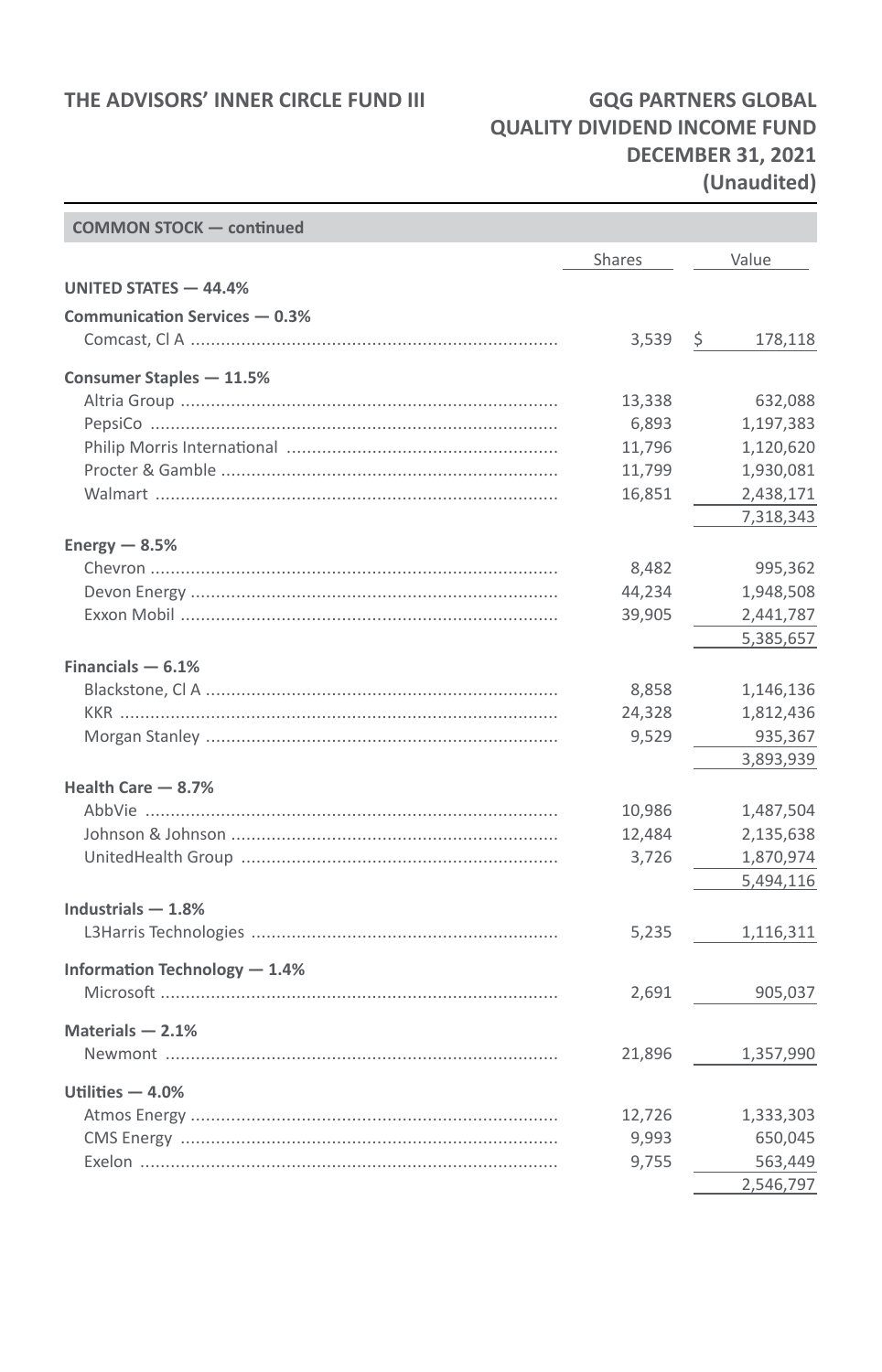## **QUALITY DIVIDEND INCOME FUND DECEMBER 31, 2021 (Unaudited)**

| <b>COMMON STOCK - continued</b>                      |               |            |
|------------------------------------------------------|---------------|------------|
|                                                      | <b>Shares</b> | Value      |
|                                                      |               |            |
|                                                      |               | 28,196,308 |
| <b>Total Common Stock</b>                            |               |            |
|                                                      |               | 62,512,564 |
|                                                      |               |            |
| Total Investments-98.4%                              |               |            |
|                                                      |               | 62,512,564 |
| Percentages are based on Net Assets of \$63,515,191. |               |            |
| # Real Estate Investment Trust                       |               |            |
| ADR - American Depositary Receipt                    |               |            |
| $Cl - Class$                                         |               |            |
| GDR - Global Depositary Receipt                      |               |            |
|                                                      |               |            |
| PJSC - Public Joint Stock Company                    |               |            |